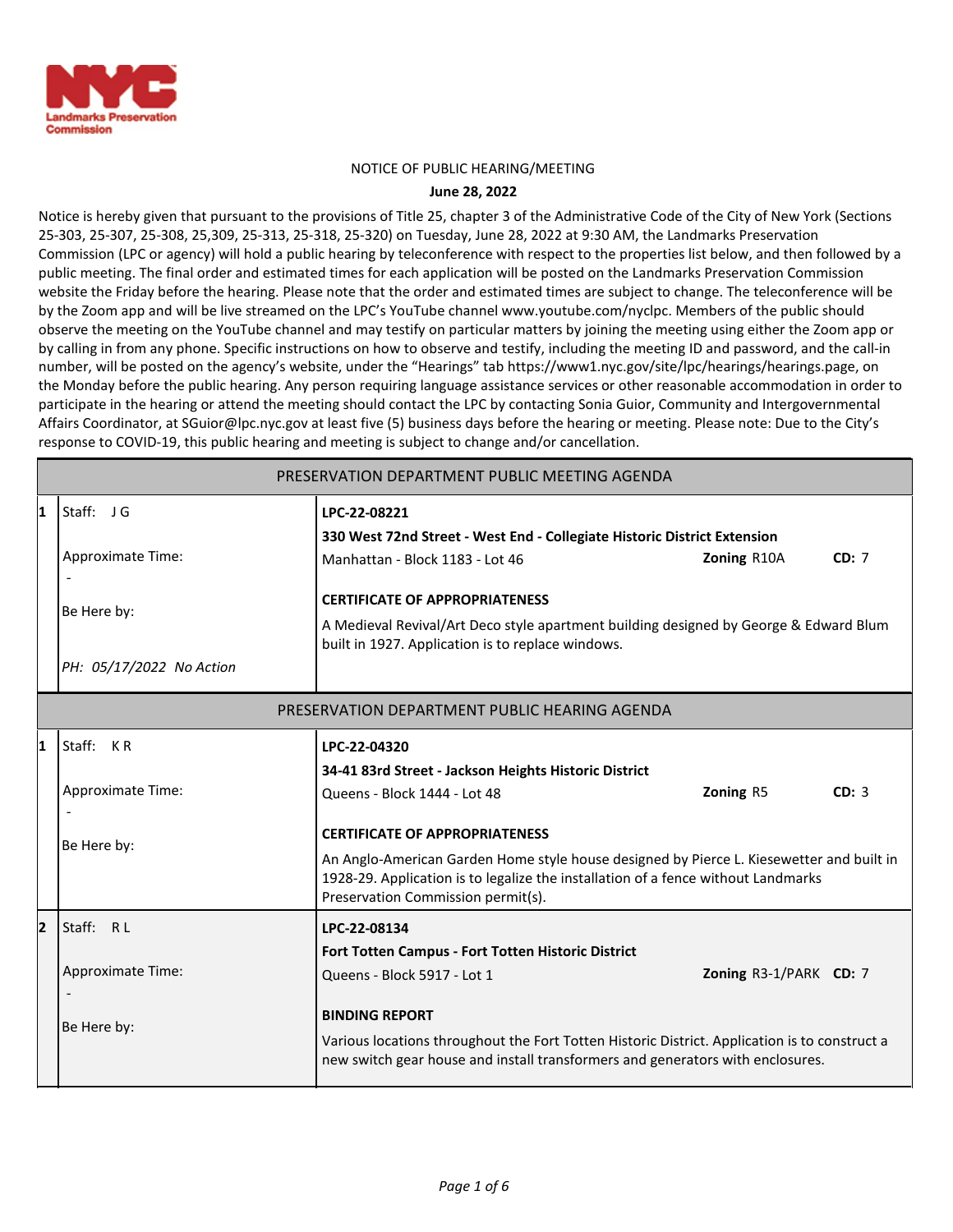| 3 | Staff: BB                | LPC-21-06265                                                                                                                                                                         |              |        |  |
|---|--------------------------|--------------------------------------------------------------------------------------------------------------------------------------------------------------------------------------|--------------|--------|--|
|   |                          | 114-14 179th Street - Addisleigh Park Historic District                                                                                                                              |              |        |  |
|   | <b>Approximate Time:</b> | Queens - Block 10310 - Lot 14                                                                                                                                                        | Zoning R2    | CD: 12 |  |
|   |                          | <b>CERTIFICATE OF APPROPRIATENESS</b>                                                                                                                                                |              |        |  |
|   | Be Here by:              | An altered Tudor Revival style free-standing house designed by Arthur Fahr and built in                                                                                              |              |        |  |
|   |                          | 1931. Application is to install solar panels.                                                                                                                                        |              |        |  |
| 4 | Staff: BB                | LPC-22-09733                                                                                                                                                                         |              |        |  |
|   |                          | 1 Water Street - Marine Fire Boat Station - Fulton Ferry Historic District                                                                                                           |              |        |  |
|   | Approximate Time:        | Brooklyn - Block 25 - Lot 1                                                                                                                                                          | Zoning M2-1  | CD: 2  |  |
|   |                          | <b>BINDING REPORT</b>                                                                                                                                                                |              |        |  |
|   | Be Here by:              | A fire boat station built in 1926. Application is to install signage.                                                                                                                |              |        |  |
|   |                          |                                                                                                                                                                                      |              |        |  |
| 5 | Staff: LS                | LPC-22-08557                                                                                                                                                                         |              |        |  |
|   |                          | 4617 Waldo Avenue - Fieldston Historic District                                                                                                                                      |              |        |  |
|   |                          | Bronx - Block 5818 - Lot 2072                                                                                                                                                        | Zoning R1-2  | CD: 8  |  |
|   | Laid over                |                                                                                                                                                                                      |              |        |  |
|   |                          | <b>CERTIFICATE OF APPROPRIATENESS</b>                                                                                                                                                |              |        |  |
|   |                          | A Late-20th-century Modern style house designed by David Paul Helpern Associates and<br>built in 1979-80. Application is to remove a retaining wall and paint the house.             |              |        |  |
| 6 | Staff: BB                | LPC-22-09533                                                                                                                                                                         |              |        |  |
|   |                          | 60 Wall Street                                                                                                                                                                       |              |        |  |
|   | Approximate Time:        | Manhattan - Block 40 - Lot 3                                                                                                                                                         | Zoning C5-5  | CD: 1  |  |
|   |                          | <b>MISCELLANEOUS - AMENDMENT</b>                                                                                                                                                     |              |        |  |
|   | Be Here by:              | A Postmodern style office tower designed by Roche-Dinkeloo and built in 1985-1989<br>pursuant to a special permit under Zoning Resolution Section 74-79, which found a               |              |        |  |
|   |                          |                                                                                                                                                                                      |              |        |  |
|   |                          | harmonious relationship between this building and the Individual Landmark at 55 Wall<br>Street, a Greek Revival style exchange building designed by Isaiah Rogers and built in 1842, |              |        |  |
|   |                          | with an addition designed by McKim, Mead and White and built in 1907. Application is to<br>amend CR 85-004 (LPC 84-0715) to alter the base of 60 Wall Street.                        |              |        |  |
| 7 | Staff: MP                | LPC-22-06037                                                                                                                                                                         |              |        |  |
|   |                          | 468 Broome Street - SoHo-Cast Iron Historic District                                                                                                                                 |              |        |  |
|   | Approximate Time:        | Manhattan - Block 485 - Lot 40                                                                                                                                                       | Zoning M1-5A | CD: 2  |  |
|   |                          | <b>CERTIFICATE OF APPROPRIATENESS</b>                                                                                                                                                |              |        |  |
|   | Be Here by:              | An Italianate style store and loft building built in 1860. Application is paint the ground floor                                                                                     |              |        |  |
|   |                          | of the building.                                                                                                                                                                     |              |        |  |
| 8 | Staff: MP                | LPC-22-09590                                                                                                                                                                         |              |        |  |
|   |                          | 225 West 4th Street - Greenwich Village Historic District                                                                                                                            |              |        |  |
|   | Approximate Time:        | Manhattan - Block 610 - Lot 9                                                                                                                                                        | Zoning C4-5  | CD: 2  |  |
|   |                          | <b>CERTIFICATE OF APPROPRIATENESS</b>                                                                                                                                                |              |        |  |
|   | Be Here by:              | A utilitarian brick building built in the 1920s, and two rowhouses built in 1873. Application is                                                                                     |              |        |  |
|   |                          | to reconstruct an enclosed sidewalk café, modify openings and install storefront infill.                                                                                             |              |        |  |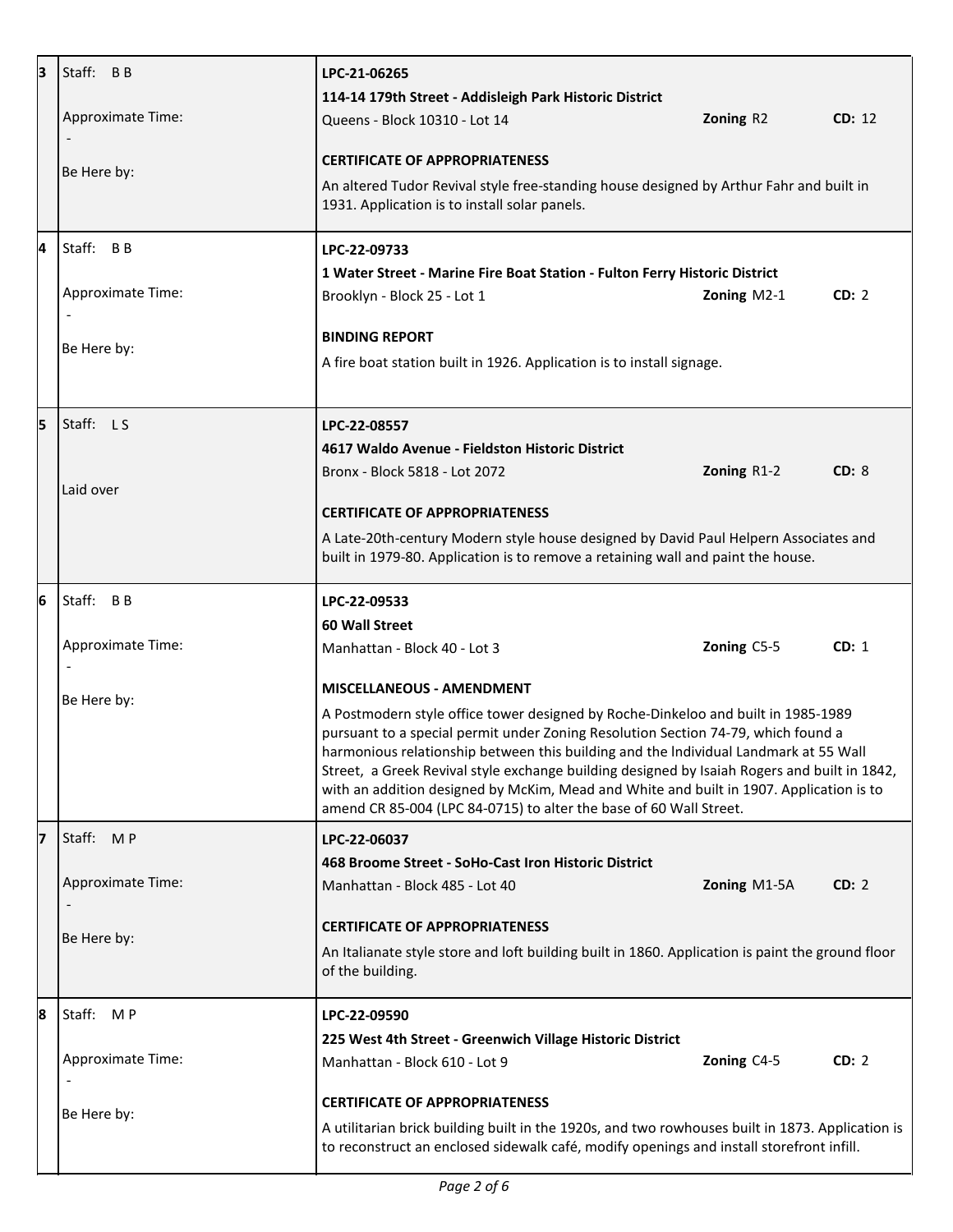| 9 | Staff: KB                                                                                                                                                                                           | LPC-22-11131                                                                                                                                                                                                                                                                    |                  |        |  |
|---|-----------------------------------------------------------------------------------------------------------------------------------------------------------------------------------------------------|---------------------------------------------------------------------------------------------------------------------------------------------------------------------------------------------------------------------------------------------------------------------------------|------------------|--------|--|
|   |                                                                                                                                                                                                     | 332 West 11th Street - Greenwich Village Historic District                                                                                                                                                                                                                      |                  |        |  |
|   | Approximate Time:<br>$\overline{\phantom{a}}$                                                                                                                                                       | Manhattan - Block 633 - Lot 10                                                                                                                                                                                                                                                  | Zoning R6        | CD: 2  |  |
|   | Be Here by:                                                                                                                                                                                         | <b>CERTIFICATE OF APPROPRIATENESS</b>                                                                                                                                                                                                                                           |                  |        |  |
|   |                                                                                                                                                                                                     | A warehouse and garage building designed by Thomas Styles and built in 1905. Application<br>is to alter the ground floor of the front façade, replace windows, demolish the back of the<br>building and construct a new rear façade, and construct rooftop additions.           |                  |        |  |
|   | $10$ Staff: MH                                                                                                                                                                                      | LPC-22-06618                                                                                                                                                                                                                                                                    |                  |        |  |
|   |                                                                                                                                                                                                     | 323 West 87th Street - Riverside - West End Historic District                                                                                                                                                                                                                   |                  |        |  |
|   | <b>Approximate Time:</b>                                                                                                                                                                            | Manhattan - Block 1249 - Lot 21                                                                                                                                                                                                                                                 | <b>Zoning R8</b> | CD: 7  |  |
|   | Be Here by:                                                                                                                                                                                         | <b>CERTIFICATE OF APPROPRIATENESS</b>                                                                                                                                                                                                                                           |                  |        |  |
|   |                                                                                                                                                                                                     | A Renaissance Revival style rowhouse designed by Francis A. Minuth and built in 1889.<br>Application is to construct a rooftop addition and replace a transom window.                                                                                                           |                  |        |  |
|   | 11   Staff: $MP$                                                                                                                                                                                    | LPC-22-11012                                                                                                                                                                                                                                                                    |                  |        |  |
|   |                                                                                                                                                                                                     | 105 East 64th Street - Upper East Side Historic District                                                                                                                                                                                                                        |                  |        |  |
|   | Approximate Time:                                                                                                                                                                                   | Manhattan - Block 1399 - Lot 101                                                                                                                                                                                                                                                | Zoning R10       | CD: 8  |  |
|   | Be Here by:                                                                                                                                                                                         | <b>CERTIFICATE OF APPROPRIATENESS</b>                                                                                                                                                                                                                                           |                  |        |  |
|   | A rowhouse designed by W. P. & A. M. Parsons built in 1881-1882, and later altered c.<br>1941. Application is to construct a new building.                                                          |                                                                                                                                                                                                                                                                                 |                  |        |  |
|   | $ 12 $ Staff: M P                                                                                                                                                                                   | LPC-22-07982                                                                                                                                                                                                                                                                    |                  |        |  |
|   |                                                                                                                                                                                                     | 1002 Madison Avenue - Upper East Side Historic District                                                                                                                                                                                                                         |                  |        |  |
|   | Approximate Time:                                                                                                                                                                                   | Manhattan - Block 1392 - Lot 57                                                                                                                                                                                                                                                 | Zoning C5-1      | CD: 8  |  |
|   | Be Here by:                                                                                                                                                                                         | <b>CERTIFICATE OF APPROPRIATENESS</b>                                                                                                                                                                                                                                           |                  |        |  |
|   |                                                                                                                                                                                                     | A neo-Federal style bank building built in 1930. Application is to replace entrance infill and<br>screen the windows.                                                                                                                                                           |                  |        |  |
|   | $13$ Staff: MS                                                                                                                                                                                      | LPC-22-10603                                                                                                                                                                                                                                                                    |                  |        |  |
|   |                                                                                                                                                                                                     | <b>Central Park - North Meadow Center - Scenic Landmark</b>                                                                                                                                                                                                                     |                  |        |  |
|   | Approximate Time:                                                                                                                                                                                   | Manhattan - Block 1111 - Lot 1                                                                                                                                                                                                                                                  | Zoning park      | CD:    |  |
|   | Be Here by:                                                                                                                                                                                         | <b>BINDING REPORT</b>                                                                                                                                                                                                                                                           |                  |        |  |
|   |                                                                                                                                                                                                     | A building constructed c. 1910, within an English Romantic style public park, designed in<br>1857 by Frederick Law Olmsted and Calvert Vaux. Application is to modify masonry<br>openings, replace infill, and install retaining walls, storage enclosures, paving and fencing. |                  |        |  |
|   | $ 14 $ Staff: JR                                                                                                                                                                                    | LPC-22-10580                                                                                                                                                                                                                                                                    |                  |        |  |
|   | <b>Approximate Time:</b>                                                                                                                                                                            | 2041-2051 Madison Avenue, aka 50-52 East 130th Street - Church of All Saints (Roman<br>Catholic), Parish House and School - Individual Landmark                                                                                                                                 |                  |        |  |
|   |                                                                                                                                                                                                     | Manhattan - Block 1754 - Lot 20                                                                                                                                                                                                                                                 | Zoning R7A, R7B  | CD: 11 |  |
|   | $\overline{\phantom{a}}$                                                                                                                                                                            | <b>CERTIFICATE OF APPROPRIATENESS</b>                                                                                                                                                                                                                                           |                  |        |  |
|   | Be Here by:<br>A Gothic Revival style parochial school building designed by William W. Renwick in 1902-<br>1904 and enlarged by Neville & Bagge in 1907. Application is to replace entrance infill. |                                                                                                                                                                                                                                                                                 |                  |        |  |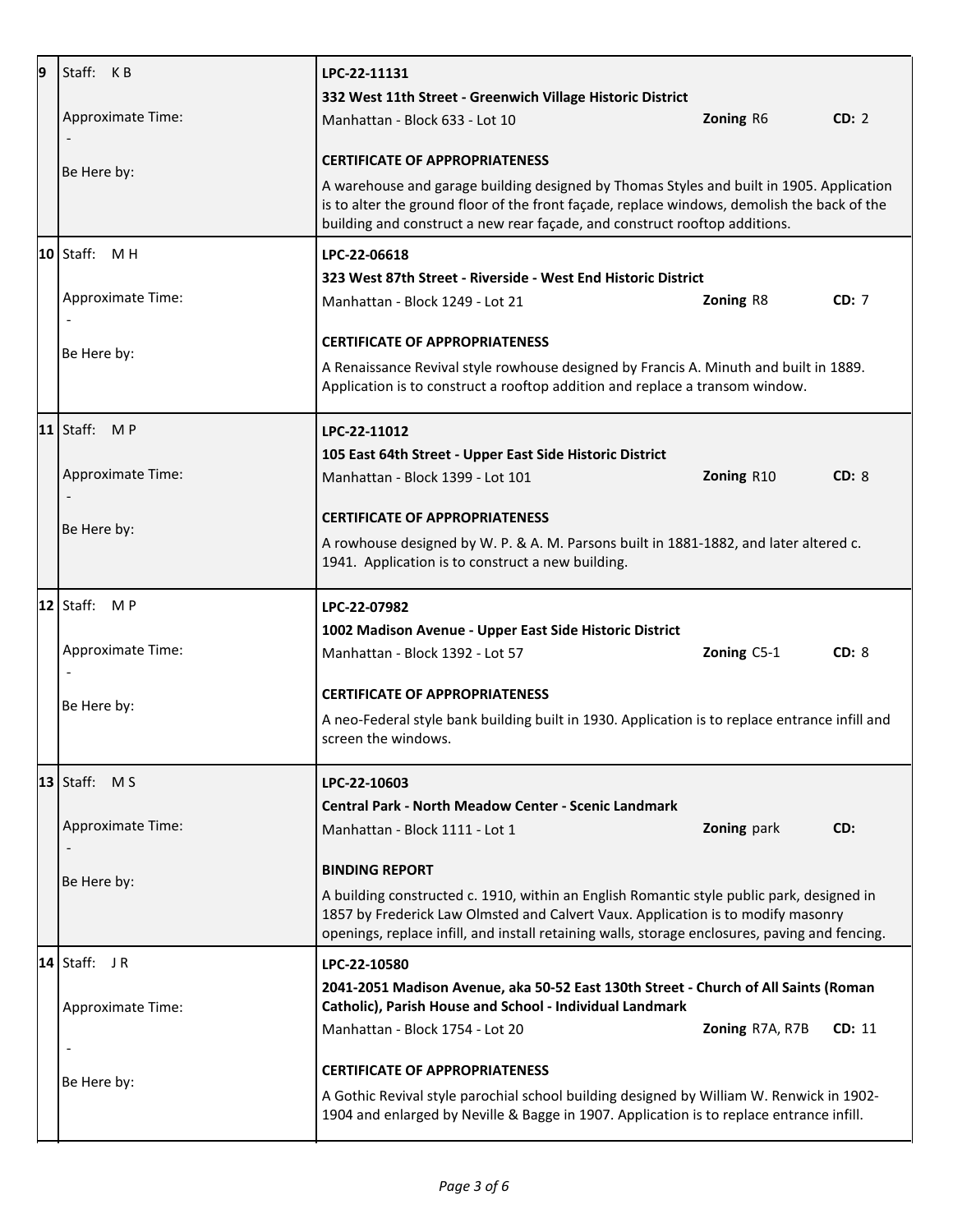| Staff: EF<br>Laid over | LPC-22-08210<br>34 West 12th Street - Greenwich Village Historic District<br>Manhattan - Block 575 - Lot 37<br><b>CERTIFICATE OF APPROPRIATENESS</b><br>A late Italianate style rowhouse built in 1860 and altered by the 1940s. Application is to<br>construct a stoop, install ironwork, and alter the rear façade.                                                         | <b>Zoning R6</b>  | CD: 2 |
|------------------------|-------------------------------------------------------------------------------------------------------------------------------------------------------------------------------------------------------------------------------------------------------------------------------------------------------------------------------------------------------------------------------|-------------------|-------|
| Staff: SK<br>Laid over | LPC-22-02467<br>60-62 70th Avenue - Central Ridgewood Historic District<br>Queens - Block 3537 - Lot 4<br><b>CERTIFICATE OF APPROPRIATENESS</b><br>A Renaissance Revival style two-family house designed by Louis Berger & Company and built<br>in 1909. Application is to legalize the removal of a rear porch without Landmarks<br>Preservation Commission Permit(s).       | <b>Zoning R6B</b> | CD: 5 |
| Staff: JR<br>Laid over | LPC-22-08431<br>229 West 71st Street - West End - Collegiate Historic District Extension<br>Manhattan - Block 1163 - Lot 119<br><b>CERTIFICATE OF APPROPRIATENESS</b><br>A rowhouse built in 1884 and altered in 1946-1948 with a new facade attributed to Irving<br>Kudroff. Application is to substantially demolish the existing building and construct a new<br>building. | <b>Zoning R8B</b> | CD: 7 |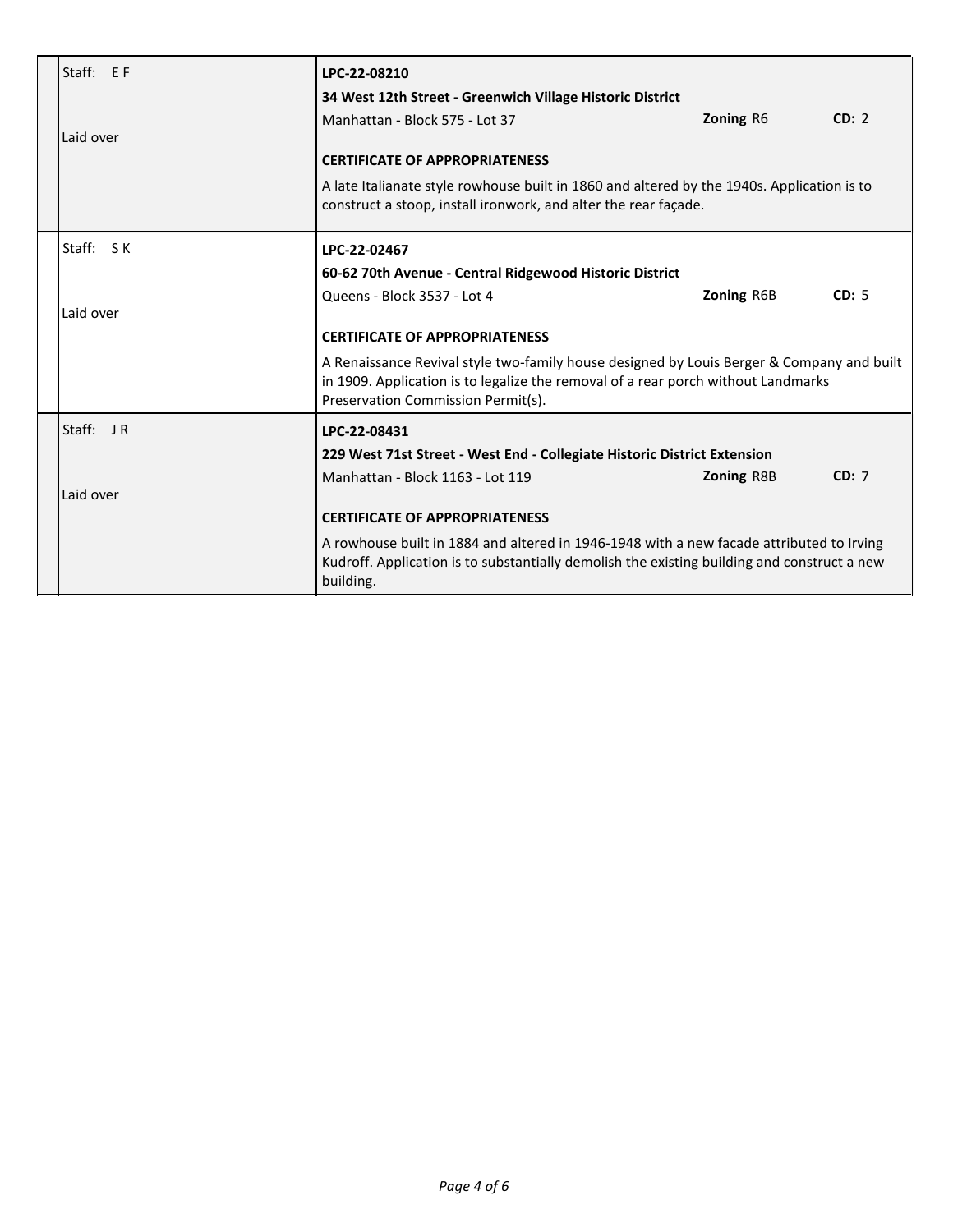

ATTENTION: If you have difficulty understanding English and need language assistance, please call us 212-669-7817 or email access@lpc.nyc.gov. We will provide you with language assistance services, including interpretation and translation, at no cost to you in the language you speak.

## Español (Spanish)

ATENCIÓN: si tiene dificultades para comprender el inglés y necesita ayuda con el idioma, llámenos al 212-669-7817 o escríbanos a access@lpc.nyc.gov. Le brindaremos servicios de ayuda del idioma, incluidas interpretación y traducción, a ningún costo en el idioma que habla.

#### 繁體中文 (Traditional Chinese)

注意:如果您不熟悉英語,需要語言方面的協助,請透過以下方式聯絡我們:致電212-669-7817 或发電子郵件給 access@lpc.nyc.gov。我們將以您熟悉的語言免費為您提供語言協助服務(包括口譯和筆譯)。

#### 简体中文 (Simplified Chinese)

注意:如果您不熟悉英语,需要语言方面的帮助,请通过以下方式联系我们:致电212-66 9-7817或发邮件至access@lpc.nyc.gov。我们将以您熟悉的语言免费为您提供语言协助服务(包括口译和笔译)。

#### Polskie (Polish)

UWAGA: Jeśli masz trudności ze zrozumieniem języka angielskiego i potrzebujesz pomocy językowej, zadzwoń do nas pod numer telefonu 212-669-7817 lub wyślij wiadomość e-mail na adres access@lpc.nyc.gov. Zapewnimy Ci wsparcie w języku, w którym się porozumiewasz (usługa obejmuje tłumaczenie ustne i pisemne). Nie ponosisz żadnych kosztów.

# বাঙালি (Bengali)

অনুগ্রহ করে দিন: আপনি যদি ইংরাজি বুঝতে অসুবিধা বোধ করেন এবং ভাষার জন্য সাহায্যের প্রয়োজন বোধ করেন, তবে অনুগ্রহ করে আমাদের 212-669-7817 নম্বরে কল করুন অথবা access@lpc.nyc.gov এ ইমেল করুন। আপনার বলা ভাষার সাপেক্ষে কোনও খরচ ছাড়াই আমরা আপনাকে ভাষার পরিষেবা প্রদান করবো, অনুবাদ এবং দোভাষী পরিষেবা সহকারে।

## Kreyòl Ayisyen (Haitian Creole)

ATANSYON: Si ou gen difikilte pou ou konprann Anglè, epi ou bezwen asistans nan lang lan, tanpri rele nou nan numewo telefòn sa, 212-669-7817. Oswa ou kapab voye yon imèl al jwenn access@lpc.nyc.gov. Nou va ofri ou sèvis asistans nan langaj ou an, sèvis tankou entèpretasyon avek tradiksyon kap vinni gratis pou ou nan lang ke ou pale a.

## Française (French)

ATTENTION : Si vous avez de la difficulté à comprendre l'anglais et avez besoin d'aide linguistique, veuillez nous appeler par téléphone au 212-669-7817 ou par courriel à access@lpc.nyc.gov. Nous vous fournirons des services d'aide linguistique dans la langue que vous parlez, gratuitement, y compris l'interprétation et la traduction.

## 한국어 (Korean)

알려드립니다: 만일 영어를 이해하시는데 어려움이 있어 언어 지원이 필요하신 경우212-669-7817으로 전화주시거나 access@lpc.nyc.gov 으로 이메일을 보내주시길 바랍니다. 귀하가 사용하시는 모국어에 대해서 통역 및 번역을 포함한 언어 지원 서비스를 무료로 제공합니다.

## Русский (Russian)

ВНИМАНИЕ: Если у Вас возникают трудности в понимании английского языка и Вам необходима языковая помощь, звоните нам по телефону 212-669-7817 или пишите нам на email access@lpc.nyc.gov. Мы предоставим Вам услуги языковой помощи, в том числе – устный и письменный перевод, на Вашем родном языке и совершенно бесплатно.